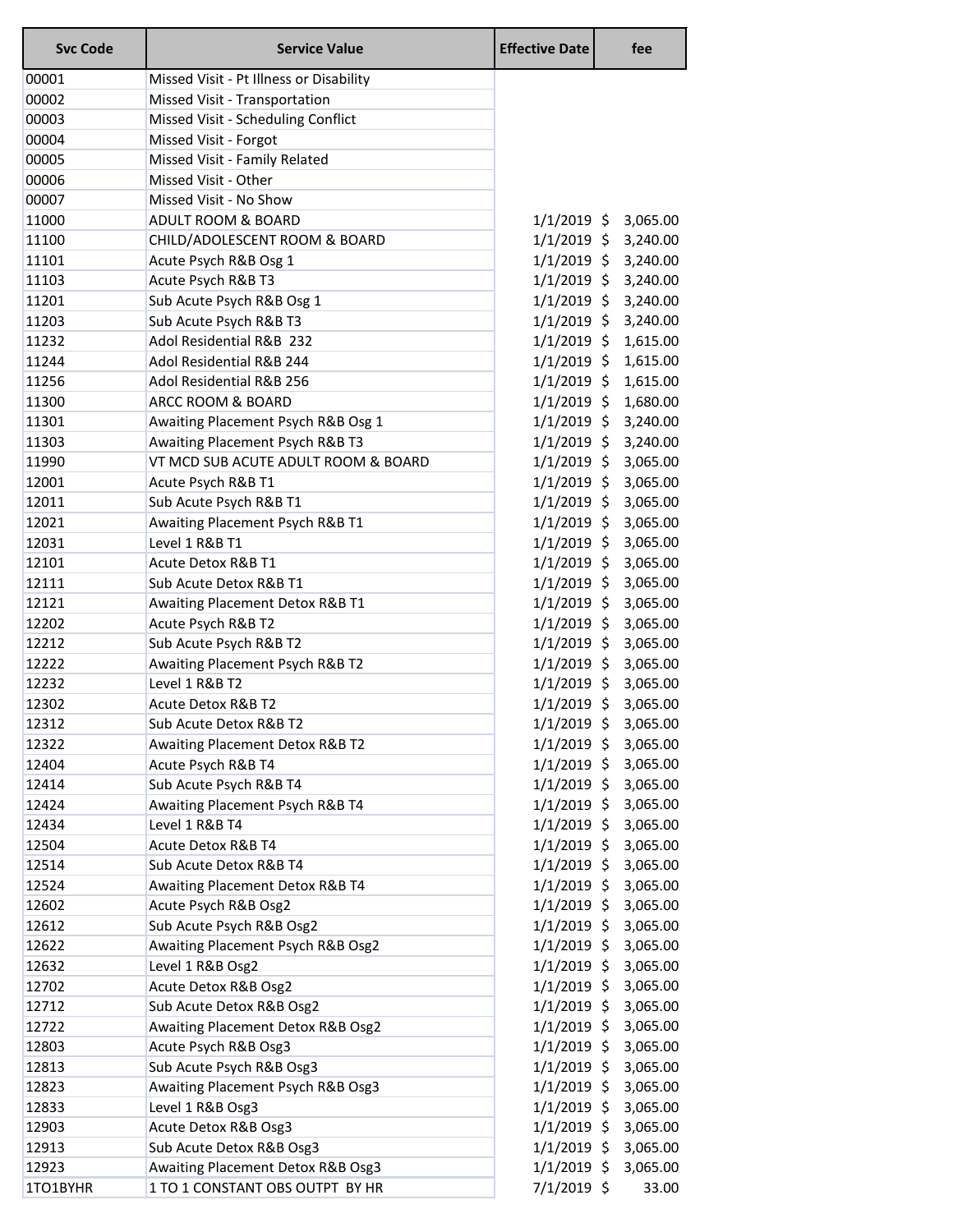| <b>Svc Code</b> | <b>Service Value</b>                    | <b>Effective Date</b> | fee    |
|-----------------|-----------------------------------------|-----------------------|--------|
| 1TO1CONOB       | 1 TO 1 CONSTANT OBSERVATION             | $1/1/2019$ \$         | 445.00 |
| 25593           | FLU VACCINE TS 2013-14                  | $1/1/2019$ \$         |        |
| 25994           | Influenza Vacc (FLUVIRIN) 45 MCG/0.5 ML | $1/1/2019$ \$         | 76.00  |
| 25995           | Influenza Vacc (FLUZONE) 45 MCG/0.5 ML  | $1/1/2019$ \$         | 51.00  |
| 26243           | <b>INFLUENZA VIRUS VACCINE</b>          | $1/1/2019$ \$         | 11.00  |
| 2TO1CONOB       | 2 TO 1 CONSTANT OBSERVATION             | $1/1/2019$ \$         | 590.00 |
| 3TO1CONOB       | 3 TO 1 CONSTANT OBSERVATION             | $1/1/2019$ \$         | 722.00 |
| 70250           | <b>XRAY - SKULL</b>                     | $1/1/2019$ \$         | 243.00 |
| 71010           | XRAY - CHEST SINGLE VIEW, FRONT         | $1/1/2019$ \$         | 179.00 |
| 71020           | XRAY - CHEST TWO VIEWS, FRONT & LAT     | $1/1/2019$ \$         | 226.00 |
| 71110           | XRAY - RIBS, BILATERAL                  | $1/1/2019$ \$         | 283.00 |
| 71111           | XRAY RIBS BILATERIAL INCL AP CHEST      | $1/1/2019$ \$         | 347.00 |
| 72202           | XRAY SACROILIAC JOINTS                  | $1/1/2019$ \$         | 226.00 |
| 72220           | XRAY SACRUM & COCCYX                    | $1/1/2019$ \$         | 208.00 |
| 73010           | <b>XRAY SCAPULA COMPLETE</b>            | $1/1/2019$ \$         | 198.00 |
| 73030           | <b>XRAY SHOULDER COMPLETE</b>           | $1/1/2019$ \$         | 208.00 |
| 73110           | <b>XRAY WRIST COMPLETE</b>              | $1/1/2019$ \$         | 208.00 |
| 73130           | <b>XRAY HAND</b>                        | $1/1/2019$ \$         | 198.00 |
| 73610           | <b>XRAY ANKLE COMPLETE</b>              | $1/1/2019$ \$         | 198.00 |
| 74000           | XRAY - ABDOMEN, SINGLE ANTERO VIEW      | $1/1/2019$ \$         | 198.00 |
| 74020           | XRAY ABDOMEN DECUBITUS MULTI VIEWS      | $1/1/2019$ \$         | 254.00 |
| 80048           | <b>BASIC METOBOLIC PANEL</b>            | $1/1/2019$ \$         | 73.00  |
| 80050           | <b>GENERAL HEALTH PANEL</b>             | $1/1/2019$ \$         | 150.00 |
| 80051           | ELECTROLYTE PANEL                       | $1/1/2019$ \$         | 60.00  |
| 80053           | COMPREHENSIVE METABOLIC PANEL           | $1/1/2019$ \$         | 93.00  |
| 80061           | LIPID PANEL/CARDIAC RISK PROFILE        | $1/1/2019$ \$         | 104.00 |
| 80069           | RENAL FUNCTION PANEL                    | $1/1/2019$ \$         | 73.00  |
| 80074           | <b>ACUTE HEPATITIS PANEL</b>            | $1/1/2019$ \$         | 421.00 |
| 80076           | <b>HEPATIC FUNCTION PANEL</b>           | $1/1/2019$ \$         | 104.00 |
| 80102           | <b>DRUG CONFIRMATION</b>                | $1/1/2019$ \$         | 115.00 |
| 80103           | TISSUE PREP FOR DRUG ANALYSIS           | $1/1/2019$ \$         | 104.00 |
| 80150           | <b>ASSAY OF AMIKACIN</b>                | $1/1/2019$ \$         | 133.00 |
| 80156           | ASSAY OF CARBAMAZEPINE TOTAL - TEGRETOL | $1/1/2019$ \$         | 133.00 |
| 80157           | ASSAY OF CARBAMAZEPINE; FREE            | $1/1/2019$ \$         | 115.00 |
| 80158           | <b>ASSAY OF CYCLOSPORINE</b>            | $1/1/2019$ \$         | 162.00 |
| 80159           | <b>CLOZARIL LEVEL</b>                   | $1/1/2019$ \$         | 150.00 |
| 80164           | DIPROPYLACETIC ACID (VALPROIC ACID)     | $1/1/2019$ \$         | 150.00 |
| 80168           | <b>ASSAY OF ETHOSUXIMIDE</b>            | $1/1/2019$ \$         | 150.00 |
| 80170           | <b>ASSAY OF GENTAMICIN</b>              | $1/1/2019$ \$         | 150.00 |
| 80172           | <b>ASSAY OF GOLD</b>                    | $1/1/2019$ \$         | 150.00 |
| 80174           | <b>ASSAY OF IMIPRAMINE</b>              | $1/1/2019$ \$         | 150.00 |
| 80175           | <b>LAMOTRIGINE LEVEL</b>                | $1/1/2019$ \$         | 150.00 |
| 80176           | <b>ASSAY OF LIDOCAINE</b>               | $1/1/2019$ \$         | 133.00 |
| 80178           | <b>ASSAY OF LITHIUM</b>                 | $1/1/2019$ \$         | 59.00  |
| 80182           | <b>ASSAY OF NORTRIPTYLINE</b>           | $1/1/2019$ \$         | 115.00 |
| 80185           | ASSAY OF PHENYTOIN; TOTAL (DILANTIN)    | $1/1/2019$ \$         | 115.00 |
| 80186           | <b>ASSAY OF PHENYTOIN; FREE</b>         | $1/1/2019$ \$         | 115.00 |
| 80188           | <b>ASSAY OF PRIMIDONE</b>               | $1/1/2019$ \$         | 150.00 |
| 80190           | ASSAY OF PROCAINAMIDE                   | $1/1/2019$ \$         | 150.00 |
| 80192           | ASSAY OF PROCAINAMIDE; WITH METABOLITES | $1/1/2019$ \$         | 150.00 |
| 80194           | <b>ASSAY OF QUINIDINE</b>               | $1/1/2019$ \$         | 133.00 |
| 80200           | <b>ASSAY OF TOBRAMYCIN</b>              | $1/1/2019$ \$         | 150.00 |
| 80201           | <b>ASSAY OF TOPIRAMATE</b>              | $1/1/2019$ \$         | 104.00 |
| 80202           | <b>ASSAY OF VANCOMYCIN</b>              | $1/1/2019$ \$         | 115.00 |
| 80306           | <b>DRUG TEST PANEL</b>                  | $1/1/2019$ \$         | 115.00 |
| 80342           | <b>OLANZAPINE LEVEL</b>                 | $1/1/2019$ \$         | 115.00 |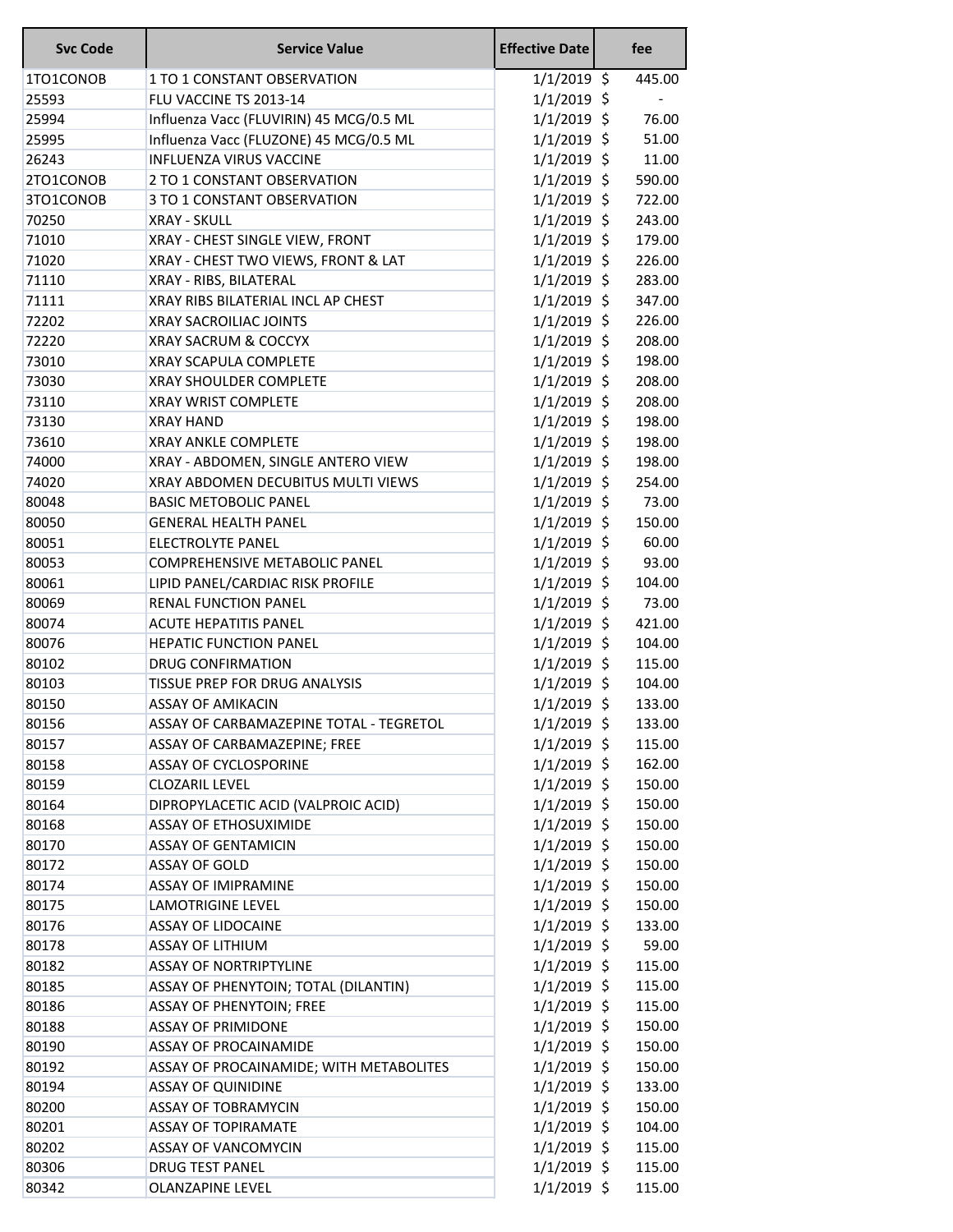| <b>Svc Code</b> | <b>Service Value</b>                                                | <b>Effective Date</b> | fee |                 |
|-----------------|---------------------------------------------------------------------|-----------------------|-----|-----------------|
| 80418           | COMBINED RAPID ANTERIOR PITUITATY EVAL                              | $1/1/2019$ \$         |     | 5,073.00        |
| 81001           | URINALYSIS AUTO W/ MICROSCOPY                                       | $1/1/2019$ \$         |     | 30.00           |
| 81003           | URINALYSIS, AUTO W/O MICROSCOPY                                     | $1/1/2019$ \$         |     | 15.00           |
| 81020           | URINALYSIS, GLASS TEST                                              | $1/1/2019$ \$         |     | 32.00           |
| 81025           | <b>URINE PREGNANCY TEST</b>                                         | $1/1/2019$ \$         |     | 68.00           |
| 81050           | URINALYSIS; VOLUME MEASURE                                          | $1/1/2019$ \$         |     | 30.00           |
| 82105           | ALPHA-FETOPROTEIN (AFP); SERUM                                      | $1/1/2019$ \$         |     | 94.00           |
| 82140           | <b>AMMONIA</b>                                                      | $1/1/2019$ \$         |     | 139.00          |
| 82150           | AMYLASE                                                             | $1/1/2019$ \$         |     | 50.00           |
| 82247           | <b>BILIRUBIN; TOTAL</b>                                             | $1/1/2019$ \$         |     | 45.00           |
| 82248           | BILIRUBIN, DIRECT                                                   | $1/1/2019$ \$         |     | 45.00           |
| 82270           | <b>OCCULT BLOOD STOOL</b>                                           | $1/1/2019$ \$         |     | 30.00           |
| 82306           | <b>VITAMIN D TEST</b>                                               | $1/1/2019$ \$         |     | 226.00          |
| 82310           | CALCIUM; TOTAL                                                      | $1/1/2019$ \$         |     | 37.00           |
| 82530           | <b>CORTISOL FREE</b>                                                | $1/1/2019$ \$         |     | 83.00           |
| 82550           | CREATINE KINASE; TOTAL (CK/CPK)                                     | $1/1/2019$ \$         |     | 59.00           |
| 82565           | <b>CREATININE; BLOOD</b>                                            | $1/1/2019$ \$         |     | 59.00           |
| 82607           | CYANUCOBALAMIN (VITAMIN B12)                                        | $1/1/2019$ \$         |     | 91.00           |
| 82626           | DEHYDROEPIANDROSTERONE-SULFATE (DHEA-S)                             | $1/1/2019$ \$         |     | 104.00          |
| 82664           | ELECTROPHORETIC TECHNIQUE, NOT ELSEWHERE                            | $1/1/2019$ \$         |     | 144.00          |
| 82672           | <b>ESTROGENS; TOTAL</b>                                             | $1/1/2019$ \$         |     | 93.00           |
| 82677           | <b>ESTRADIOL</b>                                                    | $1/1/2019$ \$         |     | 96.00           |
| 82728           | <b>FERRITIN</b>                                                     | $1/1/2019$ \$         |     | 115.00          |
| 82746           | <b>FOLIC ACID SERUM</b>                                             | $1/1/2019$ \$         |     | 115.00          |
| 82947           |                                                                     | $1/1/2019$ \$         |     | 37.00           |
| 82977           | GLUCOSE (FASTING); QUANTITATIVE BLOOD                               | $1/1/2019$ \$         |     | 68.00           |
|                 | GLUTAMYLTRANSFERASE, GAMMA (GGT)<br><b>LH - LUTEINIZING HORMONE</b> | $1/1/2019$ \$         |     |                 |
| 83002           |                                                                     |                       |     | 83.00           |
| 83020           | <b>HEMAGLOBIN (HGB A1C)</b>                                         | $1/1/2019$ \$         |     | 115.00<br>91.00 |
| 83036           | <b>GLYCOSYLATED (A1C)</b>                                           | $1/1/2019$ \$         |     |                 |
| 83516           | IgA TOTAL ANTIBODY                                                  | $1/1/2019$ \$         |     | 50.00           |
| 83540           | <b>IRON</b>                                                         | $1/1/2019$ \$         |     | 59.00           |
| 83550           | <b>IRON &amp; TIBC</b>                                              | $1/1/2019$ \$         |     | 73.00           |
| 83605           | <b>LACTATE ACID ASSAY</b>                                           | $1/1/2019$ \$         |     | 38.00           |
| 83655           | <b>LEAD SCREENING</b>                                               | $1/1/2019$ \$         |     | 50.00           |
| 83690           | <b>LIPASE</b>                                                       | $1/1/2019$ \$         |     | 45.00           |
| 83718           | LIPOPROTIEN; HDL CHOLESTEROL                                        | $1/1/2019$ \$         |     | 50.00           |
| 83719           | LIPOPROTIEN; VLDL CHOLESTEROL                                       | $1/1/2019$ \$         |     | 104.00          |
| 83735           | MAGNESIUM                                                           | $1/1/2019$ \$         |     | 59.00           |
| 83825           | <b>ASSAY MERCURY</b>                                                | $1/1/2019$ \$         |     | 57.00           |
| 83880           | <b>BNP</b>                                                          | $1/1/2019$ \$         |     | 243.00          |
| 83930           | OSMALALITY;BLOOD                                                    | $1/1/2019$ \$         |     | 59.00           |
| 83970           | PARATHORMONE (PARATHYOID HORMONE)                                   | $1/1/2019$ \$         |     | 162.00          |
| 84078           | ALKALINE PHOSHATASE; HEAT STABLE (ALP)                              | $1/1/2019$ \$         |     | 68.00           |
| 84100           | PHOSPHOROUS INORGANIC (PHOSPHATE)                                   | $1/1/2019$ \$         |     | 45.00           |
| 84120           | PORPHYRINS, URINE; QUANTITATION AND FRAC                            | $1/1/2019$ \$         |     | 38.00           |
| 84132           | POTASSIUM; SERUM                                                    | $1/1/2019$ \$         |     | 45.00           |
| 84134           | PREALBUMIN                                                          | $1/1/2019$ \$         |     | 45.00           |
| 84146           | <b>PROLACTIN</b>                                                    | $1/1/2019$ \$         |     | 179.00          |
| 84153           | PROSTATE SPECIFIC ANTIGEN (PSA), TOTAL                              | $1/1/2019$ \$         |     | 108.00          |
| 84155           | PROTIEN TOTAL                                                       | $1/1/2019$ \$         |     | 32.00           |
| 84295           | SODIUM; SERUM                                                       | $1/1/2019$ \$         |     | 45.00           |
| 84402           | <b>TESTOSTERONE; FREE</b>                                           | $1/1/2019$ \$         |     | 226.00          |
| 84403           | <b>TESTOSTERONE TOTAL FREE</b>                                      | $1/1/2019$ \$         |     | 254.00          |
| 84439           | THYROXINE (T4); FREE                                                | $1/1/2019$ \$         |     | 74.00           |
| 84443           | THYROID STIMULATING HORMONE (TSH)                                   | $1/1/2019$ \$         |     | 139.00          |
| 84450           | TRANSFERASE ASPARATE AMINO (ALT) (SGOT)                             | $1/1/2019$ \$         |     | 42.00           |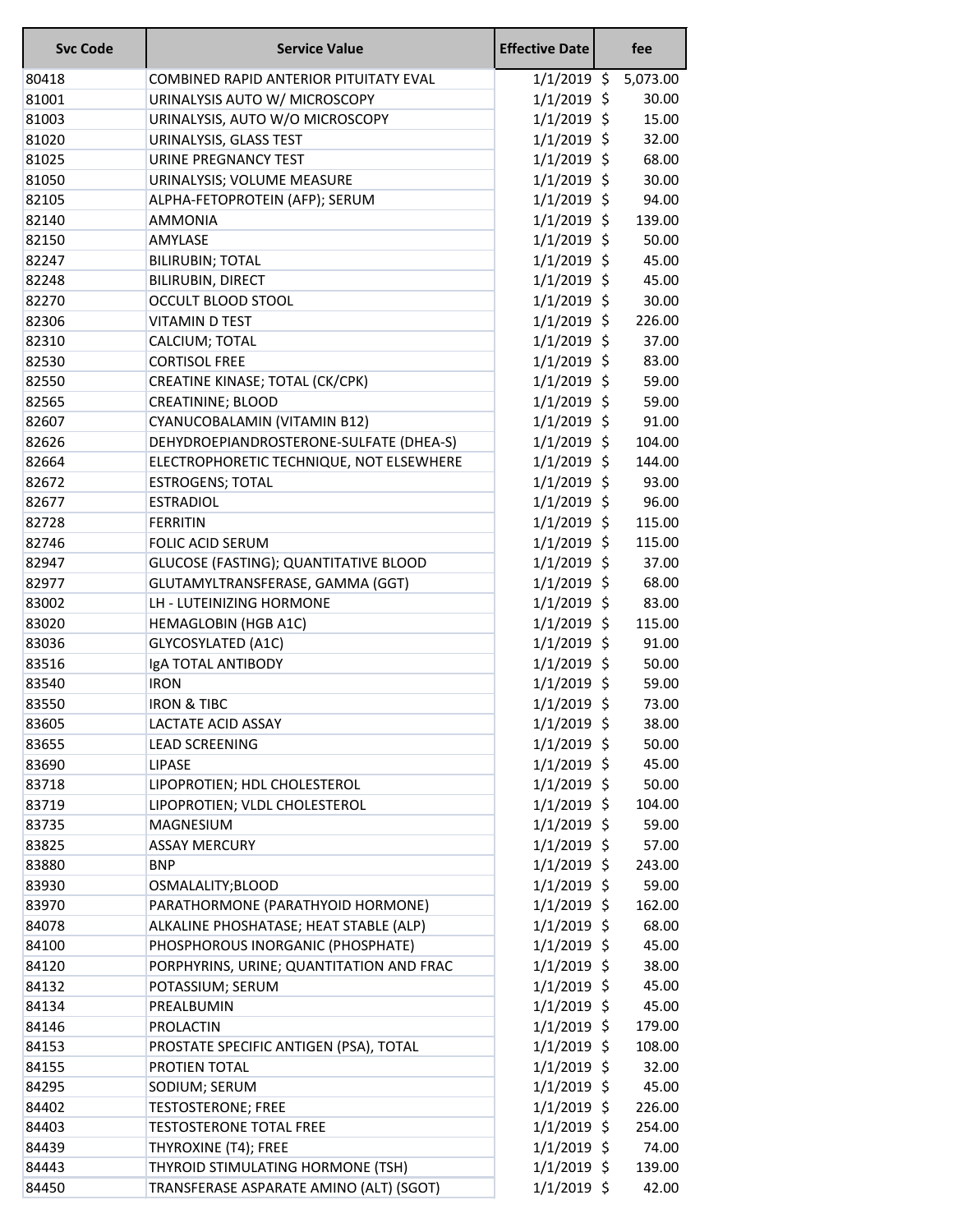| <b>Svc Code</b> | <b>Service Value</b>                     | <b>Effective Date</b> | fee                      |  |
|-----------------|------------------------------------------|-----------------------|--------------------------|--|
| 84466           | TRANSFERRIN                              | $1/1/2019$ \$         | 104.00                   |  |
| 84478           | <b>TRIGLYCERIDES</b>                     | $1/1/2019$ \$         | 47.00                    |  |
| 84479           | T3 Uptake CPT                            | $1/1/2019$ \$         | 82.00                    |  |
| 84480           | TRIIODOTHYRONINE T3; TOTAL (TT-3)        | $1/1/2019$ \$         | 115.00                   |  |
| 84481           | TRIIODOTHYRONINE T3; FREE                | $1/1/2019$ \$         | 144.00                   |  |
| 84520           | UREA NITROGEN; QUALITATIVE (BUN)         | 1/1/2019 \$           | 29.00                    |  |
| 84550           | URIC ACID; BLOOD                         | $1/1/2019$ \$         | 37.00                    |  |
| 84702           | GONADOTROPIN, CHORIONIC (hCG); QUANTI    | $1/1/2019$ \$         | 65.00                    |  |
| 85025           | COMPLETE BLOOD COUNT (CBC) W/ AUTO DIFF  | $1/1/2019$ \$         | 68.00                    |  |
| 85044           | RETICULOCYTE MANUAL                      | $1/1/2019$ \$         | 35.00                    |  |
| 85049           | PLATELET COUNT; AUTOMATED                | $1/1/2019$ \$         | 37.00                    |  |
| 85060           | <b>BLOOD SMEAR; PERIPHERAL</b>           | $1/1/2019$ \$         | 24.00                    |  |
| 85301           | INR - BLOOD CLOTTING TEST                | $1/1/2019$ \$         | 85.00                    |  |
| 85379           | D-DIMER                                  | $1/1/2019$ \$         | 112.00                   |  |
| 85384           | FIBRINOGEN; ACTIVITY                     | $1/1/2019$ \$         | 70.00                    |  |
| 85610           | PROTHROMBIN TIME (PRO-TIME)              | $1/1/2019$ \$         | 32.00                    |  |
| 85651           | SEDIMENTATION RATE, ERYTHROCYTE          | $1/1/2019$ \$         | 29.00                    |  |
| 85730           | THROMBOPLASTIN TIME, PARTIAL (PTT)       | $1/1/2019$ \$         | 48.00                    |  |
| 86038           | ANTINUCLEAR ANTIBODIES (ANA)             | $1/1/2019$ \$         | 102.00                   |  |
| 86140           | <b>C-RESCTIVE PROTEIN</b>                | $1/1/2019$ \$         | 59.00                    |  |
| 86256           | ANTI-tTG TITER, EACH ANTIBODY            | $1/1/2019$ \$         | 29.00                    |  |
| 86334           | IMMUNOFIXATION ELECTROPHORESES; SERUM    | $1/1/2019$ \$         | 88.00                    |  |
| 86359           | <b>T-CELLS; TOTAL COUNT</b>              | $1/1/2019$ \$         | 94.00                    |  |
| 86376           | MICROSOMAL ANTIBODIES (THYROID, LIVER, K | $1/1/2019$ \$         | 121.00                   |  |
| 86430           | RHEUMATOID ARTHRITIS ANTIBODY            | $1/1/2019$ \$         | 45.00                    |  |
| 86592           | SYPHILIS TEST; QUALITAT (VDRL, RPR, ART) | $1/1/2019$ \$         | 32.00                    |  |
| 86617           | LYME DISEASE ANTIBODY                    | $1/1/2019$ \$         | 79.00                    |  |
| 86618           | LYME ANTIBODY IgG/IgM                    | $1/1/2019$ \$         | 115.00                   |  |
| 86663           | <b>MONO SPOT</b>                         | $1/1/2019$ \$         | 47.00                    |  |
| 86677           | <b>HELICOBACTER PYLORI</b>               | 1/1/2019 \$           | 121.00                   |  |
| 86694           | HERPES SIMPLEX VIRUS TYPE TEST           | $1/1/2019$ \$         | 125.00                   |  |
| 86703           | HIV-1 & HIV-2, SINGLE ASSAY              | $1/1/2019$ \$         | 90.00                    |  |
| 86704           | <b>HEPATITIS B CORE ANTIBODY</b>         | $1/1/2019$ \$         | 100.00                   |  |
| 86705           | HEPATITIS B IgM ANTIBODY                 | $1/1/2019$ \$         | 99.00                    |  |
| 86706           | HEPATITIS B SURFACE ANTIBODY (HBsAb)     | $1/1/2019$ \$         | 91.00                    |  |
| 86708           | HEPATITIS A ANTIBODY; TOTAL (HAAb)       | $1/1/2019$ \$         | 104.00                   |  |
| 86803           | <b>HEPATITIS C ANTIBODY</b>              | $1/1/2019$ \$         | 110.00                   |  |
| 87040           | THROAT CULTURE / STREP                   | $1/1/2019$ \$         | 65.00                    |  |
| 87045           | <b>STOOL CULTURE</b>                     | $1/1/2019$ \$         | 76.00                    |  |
| 87081           | <b>CULTURE (WOUND) BACTERIA</b>          | 1/1/2019 \$           | 162.00                   |  |
| 87088           | URINE CULTURE                            | 1/1/2019 \$           | 47.00                    |  |
| 87103           | <b>BLOOD CULTURE</b>                     | $1/1/2019$ \$         | 74.00                    |  |
| 87106           |                                          | $1/1/2019$ \$         | 85.00                    |  |
|                 | CULTURE, FUNGI; YEAST                    |                       | 162.00                   |  |
| 87110           | CHLAMYDIA CULTURE, ANY SOURCE            | $1/1/2019$ \$         |                          |  |
| 87230           | C. DIFFICILE TOXIN ASSAY                 | $1/1/2019$ \$         | 73.00<br>37.00           |  |
| 87329           | <b>GIARDIA ANTIGEN</b>                   | 1/1/2019 \$           |                          |  |
| 87490           | CHLAMYDIA BY DNA PROBE                   | $1/1/2019$ \$         | 168.00                   |  |
| 88142           | THIN PREP/PAP SMEAR                      | $1/1/2019$ \$         | 179.00                   |  |
| 89220           | SPUTUM CULTURE                           | 1/1/2019 \$           | 73.00                    |  |
| 93000           | EKG/ECG, COMPLETE                        | $1/1/2019$ \$         | 121.00                   |  |
| <b>ADHOSP</b>   | ADULT HOSPITAL OUTPATIENT                | $1/1/2019$ \$         |                          |  |
| <b>ADMINFEE</b> | <b>ADMINISTRATION FEE - GENERAL</b>      | $1/1/2019$ \$         | 28.00                    |  |
| ADPARTIAL       | ADULT PARTIAL HOSPITALIZATION            | $1/1/2019$ \$         | $\overline{\phantom{a}}$ |  |
| BDHLD232        | Bedhold 232                              |                       | $1/1/2019$ \$ 1,612.00   |  |
| BDHLD244        | Bedhold 244                              |                       | 1/1/2019 \$ 1,612.00     |  |
| BDHLD256        | Bedhold 256                              | $1/1/2019$ \$         | 1,612.00                 |  |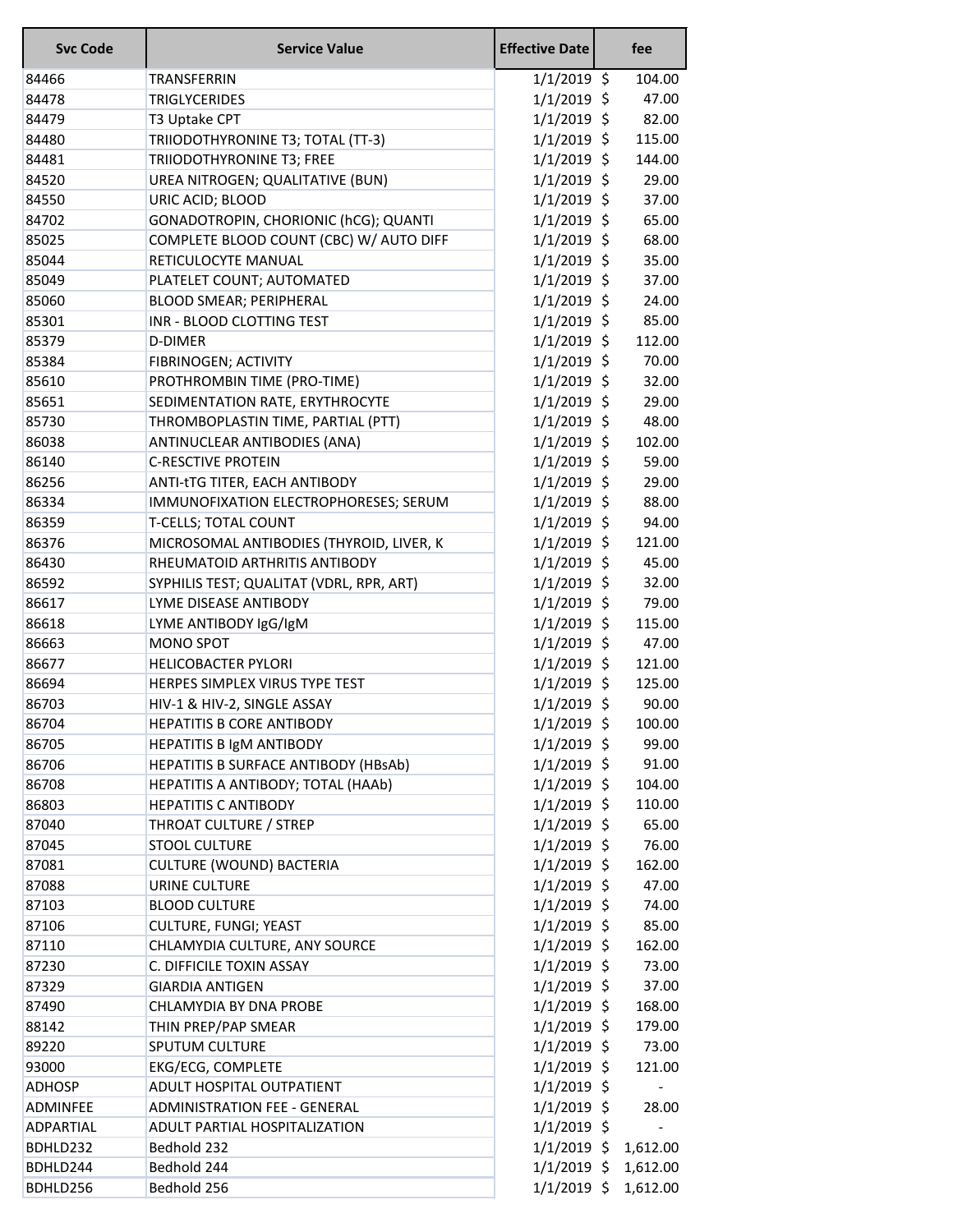| <b>Svc Code</b>  | <b>Service Value</b>                     | <b>Effective Date</b> |                    | fee      |
|------------------|------------------------------------------|-----------------------|--------------------|----------|
| <b>BDHLDARCC</b> | <b>Bedhold ARCC</b>                      | $1/1/2019$ \$         |                    | 1,679.00 |
| <b>BEDHOLDA</b>  | ADOLESCENT BED HOLD                      | $1/1/2019$ \$         |                    | 1,612.00 |
| <b>BEDHOLDC</b>  | CHILD BED HOLD                           | $1/1/2019$ \$         |                    | 1,679.00 |
| <b>BRIDGE1</b>   | <b>BRIDGES PROGRAM LEVEL 1</b>           | $7/1/2015$ \$         |                    | 175.00   |
| <b>BRIDGE2</b>   | <b>BRIDGES PROGRAM LEVEL 2</b>           | $7/1/2015$ \$         |                    | 285.00   |
| <b>BRIDGE3</b>   | <b>BRIDGES PROGRAM LEVEL 3</b>           | 7/1/2015              | \$                 | 415.00   |
| <b>BRIDGE4</b>   | <b>BRIDGES PROGRAM LEVEL 4</b>           | 9/1/2015              | $\ddot{\varsigma}$ | 465.00   |
| <b>BRIDGE4</b>   | <b>BRIDGES PROGRAM LEVEL 4</b>           | $9/1/2015$ \$         |                    | 465.00   |
| BT96150          | INITIAL H&B ASSESSMENT EACH 15 MIN       | $1/1/2019$ \$         |                    | 37.00    |
| BT96151          | H&B RE-ASSESSMENT EACH 15 MIN UNIT       | $1/1/2019$ \$         |                    | 35.00    |
| BT96152          | INDIV H&B INTERVENTION EACH 15 MIN UNIT  | $1/1/2019$ \$         |                    | 31.00    |
| BT96153          | GROUP H&B INTERVENTION EACH 15 MIN UNIT  | $1/1/2019$ \$         |                    | 6.00     |
| BT96155          | FAMILY W/O PT H&B INTERVENTION EACH 15 M | $1/1/2019$ \$         |                    | 31.00    |
| <b>BUPE90853</b> | <b>GROUP THERAPY - SUBOXONE</b>          | $1/1/2019$ \$         |                    | 208.00   |
| CD90791          | CHEMICAL DEPENDENCY EVALUATION           | $1/1/2019$ \$         |                    | 359.00   |
| CD90832          | INDIVIDUAL THERAPY 30-37 MIN, IOP        | $1/1/2019$ \$         |                    | 104.00   |
| CD90834          | INDIVIDUAL THERAPY 38-52 MIN, IOP        | $1/1/2019$ \$         |                    | 220.00   |
| CD90837          | INDIVIDUAL THERAPY 53 AND UP MIN, IOP    | $1/1/2019$ \$         |                    | 337.00   |
| CD90853          | INTENSIVE OUTPATIENT - CHEM DEP          | $1/1/2019$ \$         |                    | 65.00    |
| <b>DEPOSIT</b>   | DEPOSIT/CO-PAY                           |                       |                    |          |
| ER90853          | <b>EARLY RECOVERY GRP AM</b>             | $1/1/2019$ \$         |                    | 110.00   |
| ERE90853         | EARLY RECOVERY GROUP - EVENING           | $1/1/2019$ \$         |                    | 208.00   |
| FF90791          | <b>FACILITY SERVICE CHARGE</b>           | $1/1/2019$ \$         |                    | 139.00   |
| FF90792          | <b>FACILITY SERVICE CHARGE</b>           | $1/1/2019$ \$         |                    | 139.00   |
| FF90832          | <b>OUTPATIENT CLINIC VISIT</b>           | $1/1/2019$ \$         |                    | 139.00   |
| FF90834          | <b>OUTPATIENT CLINIC VISIT</b>           | $1/1/2019$ \$         |                    | 139.00   |
| FF90837          | <b>OUTPATIENT CLINIC VISIT</b>           | $1/1/2019$ \$         |                    | 139.00   |
| FF90839          | <b>FACILITY SERVICE CHARGE</b>           | $1/1/2019$ \$         |                    | 139.00   |
| FF90846          | <b>OUTPATIENT CLINIC VISIT</b>           | $1/1/2019$ \$         |                    | 139.00   |
| FF90847          | OUTPATIENT CLINIC VISIT                  | 1/1/2019 \$           |                    | 139.00   |
| FF90853          | <b>OUTPATIENT CLINIC VISIT</b>           | $1/1/2019$ \$         |                    | 139.00   |
| FF96120          | <b>OUTPATIENT CLINIC VISIT</b>           | $1/1/2019$ \$         |                    | 139.00   |
| FF96150          | <b>FACILITY SERVICE CHARGE</b>           | $1/1/2019$ \$         |                    | 139.00   |
| FF96151          | <b>FACILITY SERVICE CHARGE</b>           | $1/1/2019$ \$         |                    | 139.00   |
| FF96152          | <b>FACILITY SERVICE CHARGE</b>           | $1/1/2019$ \$         |                    | 139.00   |
| FF96153          | <b>FACILITY SERVICE CHARGE</b>           | $1/1/2019$ \$         |                    | 139.00   |
| FF99201          | <b>OUTPATIENT CLINIC VISIT</b>           | $1/1/2019$ \$         |                    | 139.00   |
| FF99201          | <b>OUTPATIENT CLINIC VISIT</b>           | $1/1/2019$ \$         |                    | 139.00   |
| FF99201          | <b>OUTPATIENT CLINIC VISIT</b>           | $1/1/2019$ \$         |                    | 139.00   |
| FF99201          | <b>OUTPATIENT CLINIC VISIT</b>           | $1/1/2019$ \$         |                    | 139.00   |
| FF99201          | <b>OUTPATIENT CLINIC VISIT</b>           | $1/1/2019$ \$         |                    | 139.00   |
| FF99202          | <b>OUTPATIENT CLINIC VISIT</b>           | $1/1/2019$ \$         |                    | 139.00   |
| FF99202          | <b>OUTPATIENT CLINIC VISIT</b>           | $1/1/2019$ \$         |                    | 139.00   |
| FF99202          | <b>OUTPATIENT CLINIC VISIT</b>           | $1/1/2019$ \$         |                    | 139.00   |
| FF99202          | <b>OUTPATIENT CLINIC VISIT</b>           | $1/1/2019$ \$         |                    | 139.00   |
| FF99202          | <b>OUTPATIENT CLINIC VISIT</b>           | $1/1/2019$ \$         |                    | 139.00   |
| FF99202          | <b>OUTPATIENT CLINIC VISIT</b>           | $1/1/2019$ \$         |                    | 139.00   |
| FF99202          | <b>OUTPATIENT CLINIC VISIT</b>           | $1/1/2019$ \$         |                    | 139.00   |
| FF99202          | <b>OUTPATIENT CLINIC VISIT</b>           | $1/1/2019$ \$         |                    | 139.00   |
| FF99202          | <b>OUTPATIENT CLINIC VISIT</b>           | $1/1/2019$ \$         |                    | 139.00   |
| FF99203          | <b>OUTPATIENT CLINIC VISIT</b>           | $1/1/2019$ \$         |                    | 139.00   |
| FF99203          | <b>OUTPATIENT CLINIC VISIT</b>           | $1/1/2019$ \$         |                    | 139.00   |
| FF99203          | <b>OUTPATIENT CLINIC VISIT</b>           | $1/1/2019$ \$         |                    | 139.00   |
| FF99203          | <b>OUTPATIENT CLINIC VISIT</b>           | $1/1/2019$ \$         |                    | 139.00   |
| FF99203          | <b>OUTPATIENT CLINIC VISIT</b>           | $1/1/2019$ \$         |                    | 139.00   |
| FF99203          | <b>OUTPATIENT CLINIC VISIT</b>           | $1/1/2019$ \$         |                    | 139.00   |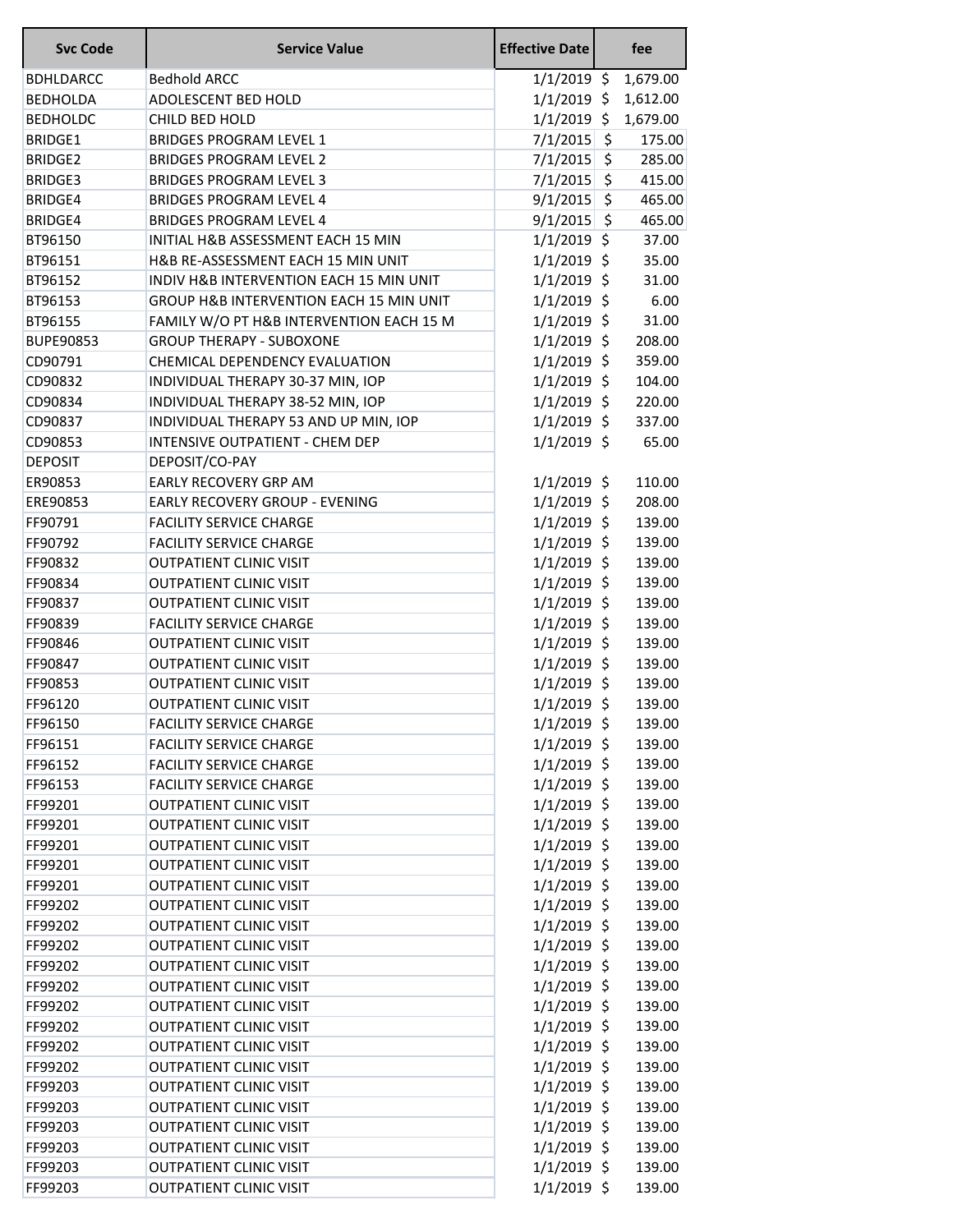| <b>Svc Code</b>    | <b>Service Value</b>                                             | <b>Effective Date</b>          |     | fee              |
|--------------------|------------------------------------------------------------------|--------------------------------|-----|------------------|
| FF99203            | <b>OUTPATIENT CLINIC VISIT</b>                                   | $1/1/2019$ \$                  |     | 139.00           |
| FF99203            | <b>OUTPATIENT CLINIC VISIT</b>                                   | $1/1/2019$ \$                  |     | 139.00           |
| FF99204            | <b>OUTPATIENT CLINIC VISIT</b>                                   | $1/1/2019$ \$                  |     | 139.00           |
| FF99204            | <b>OUTPATIENT CLINIC VISIT</b>                                   | 1/1/2019                       | \$  | 139.00           |
| FF99204            | <b>OUTPATIENT CLINIC VISIT</b>                                   | $1/1/2019$ \$                  |     | 139.00           |
| FF99204            | <b>OUTPATIENT CLINIC VISIT</b>                                   | 1/1/2019                       | \$  | 139.00           |
| FF99204            | <b>OUTPATIENT CLINIC VISIT</b>                                   | 1/1/2019                       | \$  | 139.00           |
| FF99204            | <b>OUTPATIENT CLINIC VISIT</b>                                   | $1/1/2019$ \$                  |     | 139.00           |
| FF99204            | <b>OUTPATIENT CLINIC VISIT</b>                                   | $1/1/2019$ \$                  |     | 139.00           |
| FF99204            | <b>OUTPATIENT CLINIC VISIT</b>                                   | $1/1/2019$ \$                  |     | 139.00           |
| FF99204            | <b>OUTPATIENT CLINIC VISIT</b>                                   | 1/1/2019                       | \$  | 139.00           |
| FF99205            | <b>OUTPATIENT CLINIC VISIT</b>                                   | 1/1/2019                       | \$  | 139.00           |
| FF99212            | <b>OUTPATIENT CLINIC VISIT</b>                                   | $1/1/2019$ \$                  |     | 139.00           |
| FF99212            | <b>OUTPATIENT CLINIC VISIT</b>                                   | $1/1/2019$ \$                  |     | 139.00           |
| FF99212            | <b>OUTPATIENT CLINIC VISIT</b>                                   | 1/1/2019                       | -\$ | 139.00           |
| FF99212            | <b>OUTPATIENT CLINIC VISIT</b>                                   | 1/1/2019                       | \$  | 139.00           |
| FF99212            | <b>OUTPATIENT CLINIC VISIT</b>                                   | 1/1/2019                       | \$  | 139.00           |
| FF99212            | <b>OUTPATIENT CLINIC VISIT</b>                                   | $1/1/2019$ \$                  |     | 139.00           |
| FF99212            | <b>OUTPATIENT CLINIC VISIT</b>                                   | $1/1/2019$ \$                  |     | 139.00           |
| FF99212            | <b>OUTPATIENT CLINIC VISIT</b>                                   | 1/1/2019                       | \$  | 139.00           |
| FF99213            | <b>OUTPATIENT CLINIC VISIT</b>                                   | $1/1/2019$ \$                  |     | 139.00           |
| FF99213            | <b>OUTPATIENT CLINIC VISIT</b>                                   | 1/1/2019                       | \$  | 139.00           |
| FF99213            | <b>OUTPATIENT CLINIC VISIT</b>                                   | 1/1/2019                       | \$  | 139.00           |
| FF99213            | <b>OUTPATIENT CLINIC VISIT</b>                                   | 1/1/2019                       | \$  | 139.00           |
| FF99213            | <b>OUTPATIENT CLINIC VISIT</b>                                   | $1/1/2019$ \$                  |     | 139.00           |
| FF99213            | <b>OUTPATIENT CLINIC VISIT</b>                                   | $1/1/2019$ \$                  |     | 139.00           |
| FF99213            | <b>OUTPATIENT CLINIC VISIT</b>                                   | 1/1/2019                       | \$  | 139.00           |
| FF99213            | <b>OUTPATIENT CLINIC VISIT</b>                                   | 1/1/2019                       | \$  | 139.00           |
| FF99214            | <b>OUTPATIENT CLINIC VISIT</b>                                   | $1/1/2019$ \$                  |     | 139.00           |
| FF99214            | <b>OUTPATIENT CLINIC VISIT</b>                                   | $1/1/2019$ \$                  |     | 139.00           |
| FF99214            | <b>OUTPATIENT CLINIC VISIT</b>                                   | $1/1/2019$ \$                  |     | 139.00           |
| FF99214            | <b>OUTPATIENT CLINIC VISIT</b>                                   | $1/1/2019$ \$                  |     | 139.00           |
| FF99214            | <b>OUTPATIENT CLINIC VISIT</b>                                   | $1/1/2019$ \$                  |     | 139.00           |
| FF99214            | <b>OUTPATIENT CLINIC VISIT</b>                                   | $1/1/2019$ \$                  |     | 139.00           |
| FF99214            | <b>OUTPATIENT CLINIC VISIT</b>                                   | $1/1/2019$ \$                  |     | 139.00           |
| FF99214            | <b>OUTPATIENT CLINIC VISIT</b>                                   | $1/1/2019$ \$                  |     | 139.00           |
| FF99214            | <b>OUTPATIENT CLINIC VISIT</b>                                   | $1/1/2019$ \$                  |     | 139.00           |
| FF99215            | <b>OUTPATIENT CLINIC VISIT</b>                                   | $1/1/2019$ \$                  |     | 139.00           |
| FF99371            | <b>OUTPATIENT CLINIC VISIT</b>                                   | $1/1/2019$ \$                  |     | 139.00           |
| FF99372            | <b>OUTPATIENT CLINIC VISIT</b><br><b>OUTPATIENT CLINIC VISIT</b> | $1/1/2019$ \$                  |     | 139.00<br>139.00 |
| FF99373<br>FF99406 | <b>OUTPATIENT FACILITY FEE</b>                                   | $1/1/2019$ \$<br>$1/1/2019$ \$ |     | 139.00           |
| FF99407            | <b>OUTPATIENT FACILITY FEE</b>                                   | $1/1/2019$ \$                  |     | 139.00           |
| FS006              | DOCUMENT REVIEW/TEAM CONSULTATION                                | $1/1/2019$ \$                  |     | 347.00           |
| FS014              | PROFESSIONAL/EDUCATION CONSULTATION                              | $1/1/2019$ \$                  |     | 166.00           |
| G0008              | INFLUENZA VIRUS ADMINISTRATION                                   | $1/1/2019$ \$                  |     | 72.00            |
| G0129              | OCCUPATIONAL THERAPY TREATMENT                                   | $1/1/2019$ \$                  |     | 22.00            |
| G0153              | <b>SPEECH &amp; LANGUAGE THERAPY</b>                             | $1/1/2019$ \$                  |     | 45.00            |
| <b>HABITH</b>      | HEALTH HOME MONTHLY SERVICE                                      | $1/1/2019$ \$                  |     | 640.00           |
| HOSP90791          | PSYCHIATRIC EVAL FOR IOP                                         | $1/1/2019$ \$                  |     | 337.00           |
| HOSP90832          | IOP - INDIV PSYCHOTHERAPY - 30-37 MIN                            | $1/1/2019$ \$                  |     | 104.00           |
| HOSP90834          | IOP - INDIV PSYCHOTHERAPY 38-52 MIN                              | $1/1/2019$ \$                  |     | 220.00           |
| HOSP90837          | INDIV PSYCHOTHERAPY 53 & UP MIN - IOP                            | $1/1/2019$ \$                  |     | 337.00           |
| HOSP90847          | FAMILY THERAPY - HOSP OUTPT                                      | $1/1/2019$ \$                  |     | 220.00           |
| HOSP90853          | <b>GROUP PSYCHOTHERAPY - IOP - HOP</b>                           | $1/1/2019$ \$                  |     | 232.00           |
| <b>HOSPG0177</b>   | <b>EDUCATION GROUP - IOP - HOP</b>                               | $1/1/2019$ \$                  |     | 232.00           |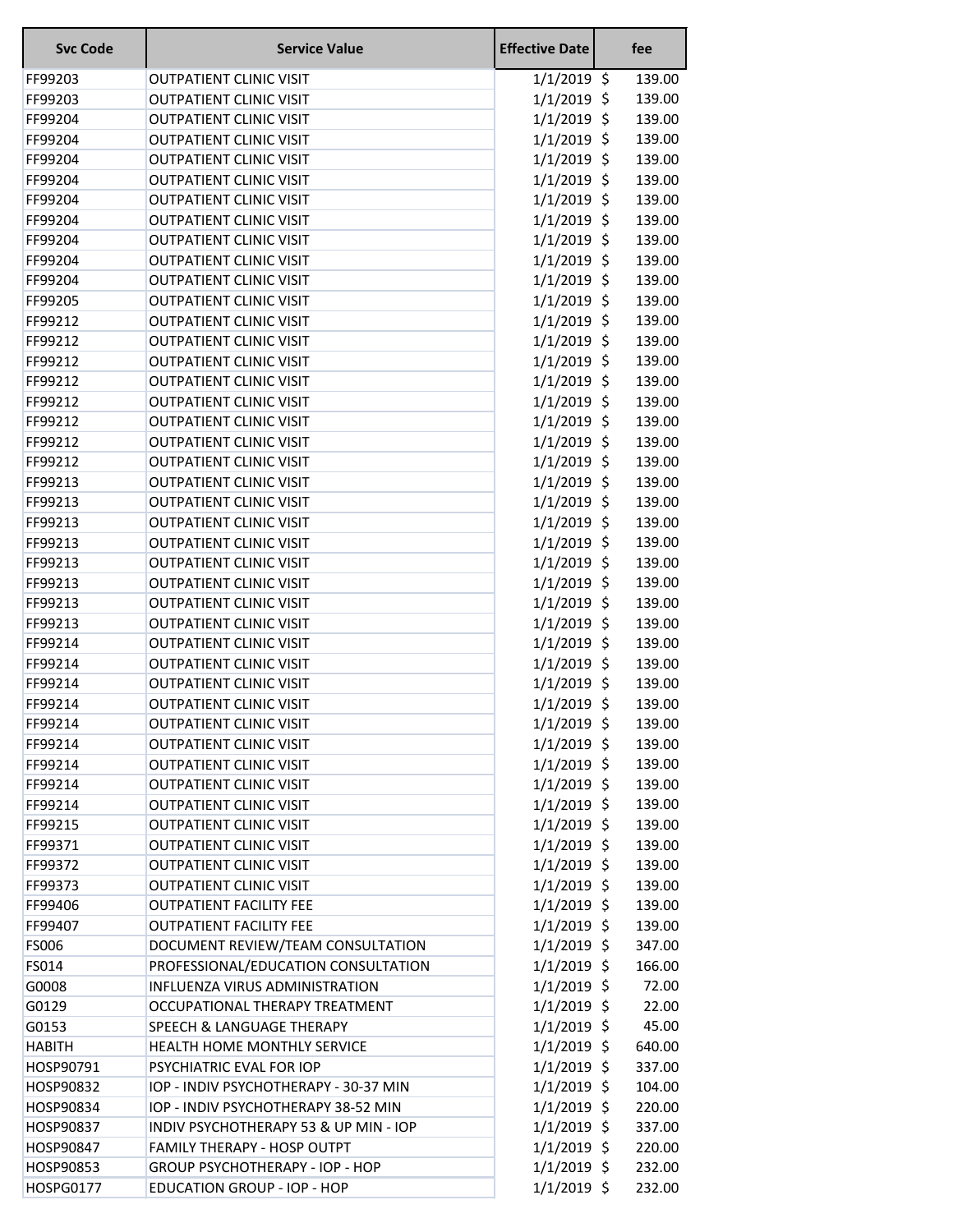| <b>Svc Code</b> | <b>Service Value</b>                     | <b>Effective Date</b> | fee    |
|-----------------|------------------------------------------|-----------------------|--------|
| HOSPIG0177      | IOP INDIVIDUAL EDUCATIONAL TRAINING      | $1/1/2019$ \$         | 232.00 |
| MD30D1          | INTIAL EVALUATION WITH 30 DAYS 1         | $1/1/2019$ \$         | 174.00 |
| MD30D2          | INITIAL EVALUATION DONE IN 30 DAYS 2     | $1/1/2019$ \$         | 289.00 |
| MD30D3          | INITIAL EVALUATION DONE IN 30 DAYS 3     | $1/1/2019$ \$         | 329.00 |
| MD90785         | INTERACTIVE PSYCHOTHERAPY ADD-ON - MD    | $1/1/2019$ \$         | 35.00  |
| MD90792         | PSYCHIATRIC EVALUTION WITH E&M           | $1/1/2019$ \$         | 295.00 |
| MD90833         | INDIV PSYCHOTHERAPY 30 MIN - MD          | $1/1/2019$ \$         | 181.00 |
| MD9083X         | PSYCHOTHERAPY ADD-ON (90833,90836,90838) | $1/1/2019$ \$         | 260.00 |
| MD9083X         | PSYCHOTHERAPY ADD-ON (90833,90836,90838) | $1/1/2019$ \$         | 378.00 |
| MD9083X         | PSYCHOTHERAPY ADD-ON (90833,90836,90838) | $1/1/2019$ \$         | 204.00 |
| MD90846         | FAMILY THERAPY W/O PATIENT MD            | $1/1/2019$ \$         | 249.00 |
| MD90847         | FAMILY THERAPY W/ PATIENT MD             | $1/1/2019$ \$         | 249.00 |
| MD90853         | <b>GROUP PSYCHOTHERAPY MD</b>            | $1/1/2019$ \$         | 238.00 |
| MD90887         | INTERPRETATION OF PSYCH TEST TO FAMILY   | $1/1/2019$ \$         | 232.00 |
| MD99201         | <b>Initial Outpatient Brief</b>          | $1/1/2019$ \$         | 69.00  |
| MD99202         | INITIAL OUTPATIENT EVALUATION LOW        | $1/1/2019$ \$         | 143.00 |
| MD99203         | INITIAL OUTPATIENT EVALUATION LOW-MOD    | $1/1/2019$ \$         | 211.00 |
| MD99204         | INITIAL OUTPATIENT EVALUATION MOD        | $1/1/2019$ \$         | 356.00 |
| MD99205         | INITIAL OUTPATIENT EVALUATION HIGH       | $1/1/2019$ \$         | 457.00 |
| MD99211         | Follow Up Outpatient Brief               | $1/1/2019$ \$         | 24.00  |
| MD99212         | FOLLOW UP OUTPATIENT SERVICE LOW         | $1/1/2019$ \$         | 123.00 |
| MD99212         | FOLLOW UP OUTPATIENT SERVICE LOW         | $1/1/2019$ \$         | 111.00 |
| MD99213         | FOLLOW UP OUTPATIENT SERVICE LOW/MOD     | $1/1/2019$ \$         | 186.00 |
| MD99214         | FOLLOW UP OUTPATIENT SERVICE MOD         | $1/1/2019$ \$         | 297.00 |
| MD99215         | FOLLOW UP OUTPATIENT SERVICE HIGH        | $1/1/2019$ \$         | 402.00 |
| MD99221         | INITIAL HOSPITAL CARE - LOW (30 min)     | $1/1/2019$ \$         | 428.00 |
| MD99222         | INITIAL HOSPITAL CARE - MOD (50 min)     | $1/1/2019$ \$         | 527.00 |
| MD99223         | INITIAL HOSPITAL CARE - HIGH (70 min)    | $1/1/2019$ \$         | 851.00 |
| MD99231         | SUBSEQUENT HOSPITAL CARE - LOW (15 min)  | $1/1/2019$ \$         | 174.00 |
| MD99232         | SUBSEQUENT HOSPITAL CARE - MOD (25 min)  | $1/1/2019$ \$         | 289.00 |
| MD99233         | SUBSEQUENT HOSPITAL CARE - HIGH (35 min) | $1/1/2019$ \$         | 329.00 |
| MD99238         | HOSPITAL DISCHARGE DAY MGMT <30 MIN      | $1/1/2019$ \$         | 208.00 |
| MD99239         | HOSPITAL DISCHARGE DAY MGMT >30 MIN      | $1/1/2019$ \$         | 260.00 |
| MD99251         | INPATIENT CONSULTATION 20 MIN            | $1/1/2019$ \$         | 133.00 |
| MD99252         | <b>INPATIENT CONSULTATION 40 MIN</b>     | $1/1/2019$ \$         | 212.00 |
| MD99253         | <b>INPATIENT CONSULTATION 55 MIN</b>     | $1/1/2019$ \$         | 289.00 |
| MD99254         | <b>INPATIENT CONSULTATION 80 MIN</b>     | $1/1/2019$ \$         | 365.00 |
| MD99304         | INITIAL RESIDENTIAL CARE - LOW           | $1/1/2019$ \$         | 260.00 |
| MD99305         | INITIAL RESIDENTIAL CARE - MOD           | $1/1/2019$ \$         | 318.00 |
| MD99306         | INITIAL RESIDENTIAL CARE - HIGH          | $1/1/2019$ \$         | 481.00 |
|                 |                                          | $1/1/2019$ \$         | 226.00 |
| MD99308         | SUBSEQUENT RESIDENITAL CARE - LOW        |                       |        |
| MD99309         | SUBSEQUENT RESIDENTIAL CARE - MOD        | $1/1/2019$ \$         | 260.00 |
| MD99310         | SUBSEQUENT RESIDENTIAL CARE - HIGH       | $1/1/2019$ \$         | 295.00 |
| MD99315         | RESIDENTIAL DISCHARGE DAY MGMT <30 MIN   | $1/1/2019$ \$         | 289.00 |
| MD99316         | RESIDENTIAL DISCHARGE DAY MGMT >30 MIN   | $1/1/2019$ \$         | 365.00 |
| MD99354         | OUTPATIENT PROLONGED SERVICE FIRST HOUR  | $1/1/2019$ \$         | 533.00 |
| MD99356         | INPT PROLONGED SERVICE FIRST HOUR-MD     | $1/1/2019$ \$         | 533.00 |
| MD99371         | PHONE PSYCHOTHERAPY - LOW MD             | $1/1/2019$ \$         | 80.00  |
| MD99372         | PHONE PSYCHOTHERAPY - MOD MD             | $1/1/2019$ \$         | 115.00 |
| MD99373         | PHONE PSYCHOTHERAPY - HIGH MD            | $1/1/2019$ \$         | 260.00 |
| MD99406         | SMOKING/TOBACCO CESSATION VISIT 3-10MIN  | $1/1/2019$ \$         | 34.00  |
| MD99407         | SMOKING/TOBACCO CESSATION VISIT > 10MIN  | $1/1/2019$ \$         | 70.00  |
| MDM99203        | MEDICAL INITIAL OUTPATIENT EVAL LOW-MOD  | $1/1/2019$ \$         | 211.00 |
| MDM99211        | OFFICE OUTPATIENT MEDICAL VISIT BRIEF    | $1/1/2019$ \$         | 72.00  |
| MDM99212        | OFFICE OUTPATIENT MEDICAL VISIT LIMITED  | $1/1/2019$ \$         | 123.00 |
| MDM99213        | OFFICE OUTPATIENT MEDICAL VISIT INTERM   | $1/1/2019$ \$         | 186.00 |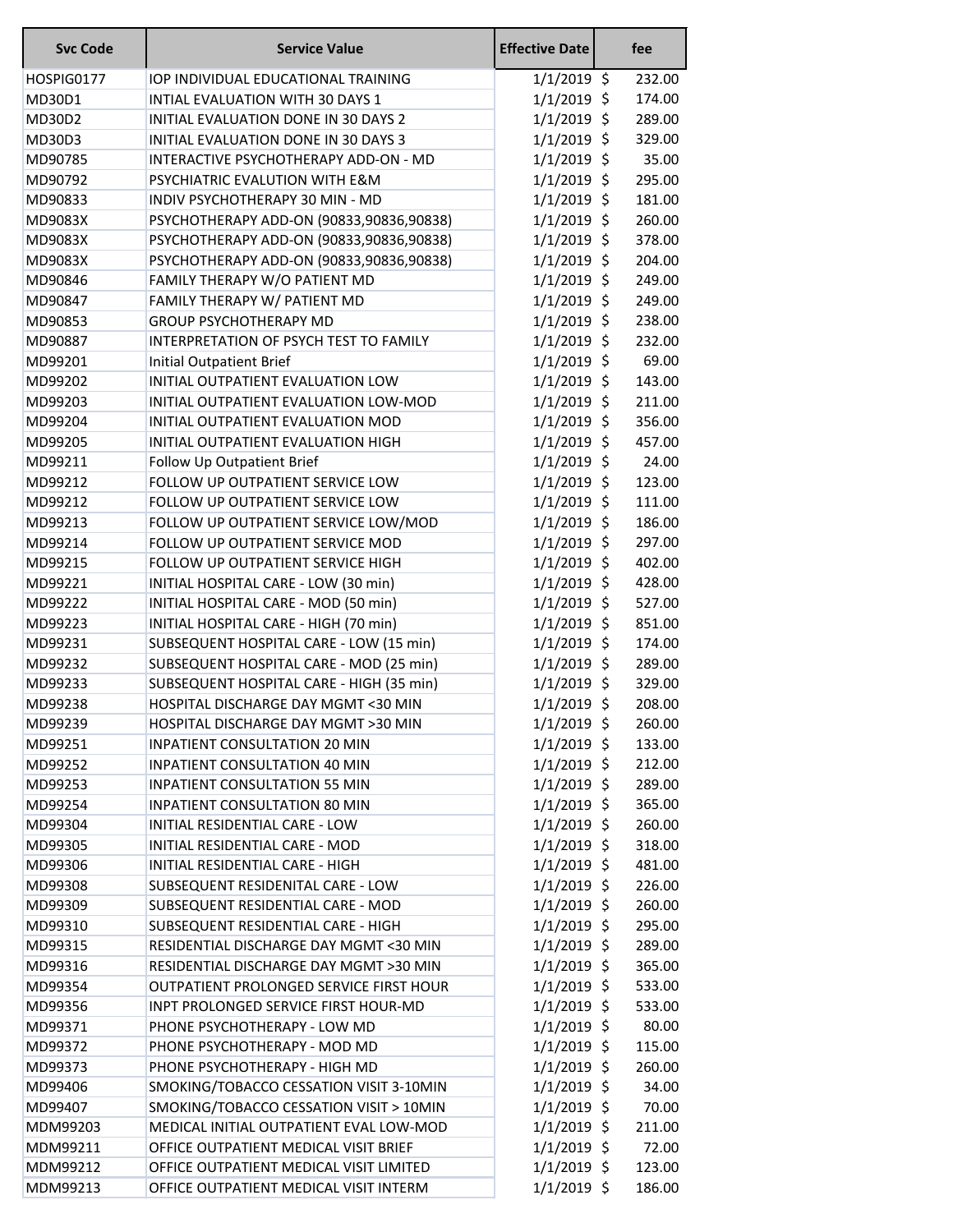| <b>Svc Code</b> | <b>Service Value</b>                     | <b>Effective Date</b>          | fee    |
|-----------------|------------------------------------------|--------------------------------|--------|
| MDM99214        | OFFICE OUTPATIENT MEDICAL VISIT BRIEF    | $1/1/2019$ \$                  | 297.00 |
| MDM99231        | SUBSEQUENT HOSPITAL CARE - LOW MEDICAL   | $1/1/2019$ \$                  | 174.00 |
| MDM99232        | SUBSEQUENT HOSPITAL CARE - MOD MEDICAL   | $1/1/2019$ \$                  | 289.00 |
| MDM99233        | SUBSEQUENT HOSPITAL CARE - HIGH MEDICAL  | $1/1/2019$ \$                  | 329.00 |
| NP90785         | INTERACTIVE PSYCHOTHERAPY ADD-ON - NP    | $1/1/2019$ \$                  | 33.00  |
| NP90792         | PSYCHIATRIC EVALUTION WITH E&M           | $1/1/2019$ \$                  | 295.00 |
| NP9083X         | PSYCHOTHERAPY ADD-ON (90833,90836,90838) | $1/1/2019$ \$                  | 347.00 |
| NP9083X         | PSYCHOTHERAPY ADD-ON (90833,90836,90838) | $1/1/2019$ \$                  | 259.00 |
| NP9083X         | PSYCHOTHERAPY ADD-ON (90833,90836,90838) | $1/1/2019$ \$                  | 184.00 |
| NP90846         | FAMILY THERAPY W/O PATIENT               | $1/1/2019$ \$                  | 244.00 |
| NP90847         | FAMILY THERAPY W/ PATIENT                | $1/1/2019$ \$                  | 244.00 |
| NP90885         | PSYCH EVAL OF HOSPITAL RECORDS           | $1/1/2019$ \$                  | 337.00 |
| NP99212         | OFFICE OUTPATIENT VISIT LIMITED          | $1/1/2019$ \$                  | 123.00 |
| NP99213         | OFFICE OUTPATIENT VISIT INTERM.          | $1/1/2019$ \$                  | 186.00 |
| NP99214         | OFFICE OUTPATIENT VISIT EXTENDED         | $1/1/2019$ \$                  | 297.00 |
| NP99215         | OFFICE OUTPATIENT VISIT COMPREH.         | $1/1/2019$ \$                  | 402.00 |
| NP99221         | INITIAL HOSPITAL CARE - LOW (30 min)     | $1/1/2019$ \$                  | 428.00 |
| NP99222         | INITIAL HOSPITAL CARE - MOD (50 min)     | $1/1/2019$ \$                  | 527.00 |
| NP99223         | INITIAL HOSPITAL CARE - HIGH (70 min)    | $1/1/2019$ \$                  | 851.00 |
| NP99231         | SUBSEQUENT HOSPITAL CARE - LOW           | $1/1/2019$ \$                  | 174.00 |
| NP99231         | SUBSEQUENT HOSPITAL CARE - LOW           | $1/1/2019$ \$                  | 148.00 |
| NP99231         | SUBSEQUENT HOSPITAL CARE - LOW           | $1/1/2019$ \$                  | 148.00 |
| NP99232         | SUBSEQUENT HOSPITAL CARE - MOD           | $1/1/2019$ \$                  | 249.00 |
| NP99232         | SUBSEQUENT HOSPITAL CARE - MOD           | $1/1/2019$ \$                  | 249.00 |
| NP99232         | SUBSEQUENT HOSPITAL CARE - MOD           | $1/1/2019$ \$                  | 289.00 |
| NP99233         | SUBSEQUENT HOSPITAL CARE - HIGH          | $1/1/2019$ \$                  | 329.00 |
| NP99233         | SUBSEQUENT HOSPITAL CARE - HIGH          | $1/1/2019$ \$                  | 281.00 |
|                 | SUBSEQUENT HOSPITAL CARE - HIGH          |                                |        |
| NP99233         |                                          | $1/1/2019$ \$<br>$1/1/2019$ \$ | 281.00 |
| NP99238         | HOSPITAL DISCHARGE DAY MGMT <30 MIN      |                                | 208.00 |
| NP99239         | HOSPITAL DISCHARGE DAY MGMT >30 MIN      | $1/1/2019$ \$                  | 260.00 |
| NPM99211        | OFFICE OUTPATIENT MEDICAL VISIT BRIEF    | $1/1/2019$ \$                  | 72.00  |
| NPM99212        | OFFICE OUTPATIENT MEDICAL VISIT LIMITED  | $1/1/2019$ \$                  | 123.00 |
| NPM99213        | OFFICE OUTPATIENT MEDICAL VISIT INTERM.  | $1/1/2019$ \$                  | 186.00 |
| NPM99214        | OFFICE OUTPATIENT MEDICAL VISIT EXTENDED | $1/1/2019$ \$                  | 297.00 |
| NPM99215        | OFFICE OUTPATIENT MEDICAL VISIT COMPREH. | $1/1/2019$ \$                  | 402.00 |
| NPM99231        | SUBSEQUENT HOSPITAL CARE - LOW MEDICAL   | $1/1/2019$ \$                  | 174.00 |
| NPM99232        | SUBSEQUENT HOSPITAL CARE - MOD MEDICAL   | $1/1/2019$ \$                  | 289.00 |
| NPM99233        | SUBSEQUENT HOSPITAL CARE - HIGH MEDICAL  | $1/1/2019$ \$                  | 329.00 |
| PD90785         | INTERACTIVE PSYCHOTHERAPY ADD-ON - PD    | $1/1/2019$ \$                  | 30.00  |
| PD90791         | PSYCHIATRIC EVALUATION PD                | $1/1/2019$ \$                  | 284.00 |
| PD90832         | INDIVIDUAL PSYCHOTHERAPY 30-37 MIN PHD   | $1/1/2019$ \$                  | 121.00 |
| PD90837         | INDIVIDUAL PSYCHOTHERAPY 53 & UP MIN PHD | $1/1/2019$ \$                  | 290.00 |
| PD90839         | CRISIS PSYCHOTHERAPY FIRST 60 MIN PHD    | $1/1/2019$ \$                  | 290.00 |
| PD90840         | CRISIS PSYCHOTHERAPY EACH ADD 30 MIN     | $1/1/2019$ \$                  | 108.00 |
| PD90846         | FAMILY THERAPY W/O PATIENT PHD           | $1/1/2019$ \$                  | 233.00 |
| PD90847         | FAMILY THERAPY W/ PATIENT PHD            | $1/1/2019$ \$                  | 233.00 |
| PD90853         | <b>GROUP PSYCHOTHERAPY PHD</b>           | $1/1/2019$ \$                  | 110.00 |
| PD90885         | PSYCH EVAL OF HOSPITAL RECORDS           | $1/1/2019$ \$                  | 260.00 |
| PD90889         | PREP OF REPORT FOR MD, AGENCY OR INS.    | $1/1/2019$ \$                  | 99.00  |
| PD96101         | PSYCH TESTING BY PHD W/INTERPT & REPORT  | $1/1/2019$ \$                  | 283.00 |
| PD96102         | PSYCH TESTING BY TECHNICIAN              | $1/1/2019$ \$                  | 93.00  |
| PD96105         | ASSESSMENT OF APHASIA BY PHD             | $1/1/2019$ \$                  | 283.00 |
| PD96118         | NEUROPSYCHOLOGICAL TESTING PHD           | $1/1/2019$ \$                  | 283.00 |
| PD96119         | NEUROPSYCHOLOGICAL TESTING TECHNICIAN    | $1/1/2019$ \$                  | 93.00  |
| PD99075         | MEDICAL TESTIMONY                        | $1/1/2019$ \$                  | 376.00 |
| PD99371         | PHONE PSYCHOTHERAPY - LOW PHD            | $1/1/2019$ \$                  | 72.00  |
|                 |                                          |                                |        |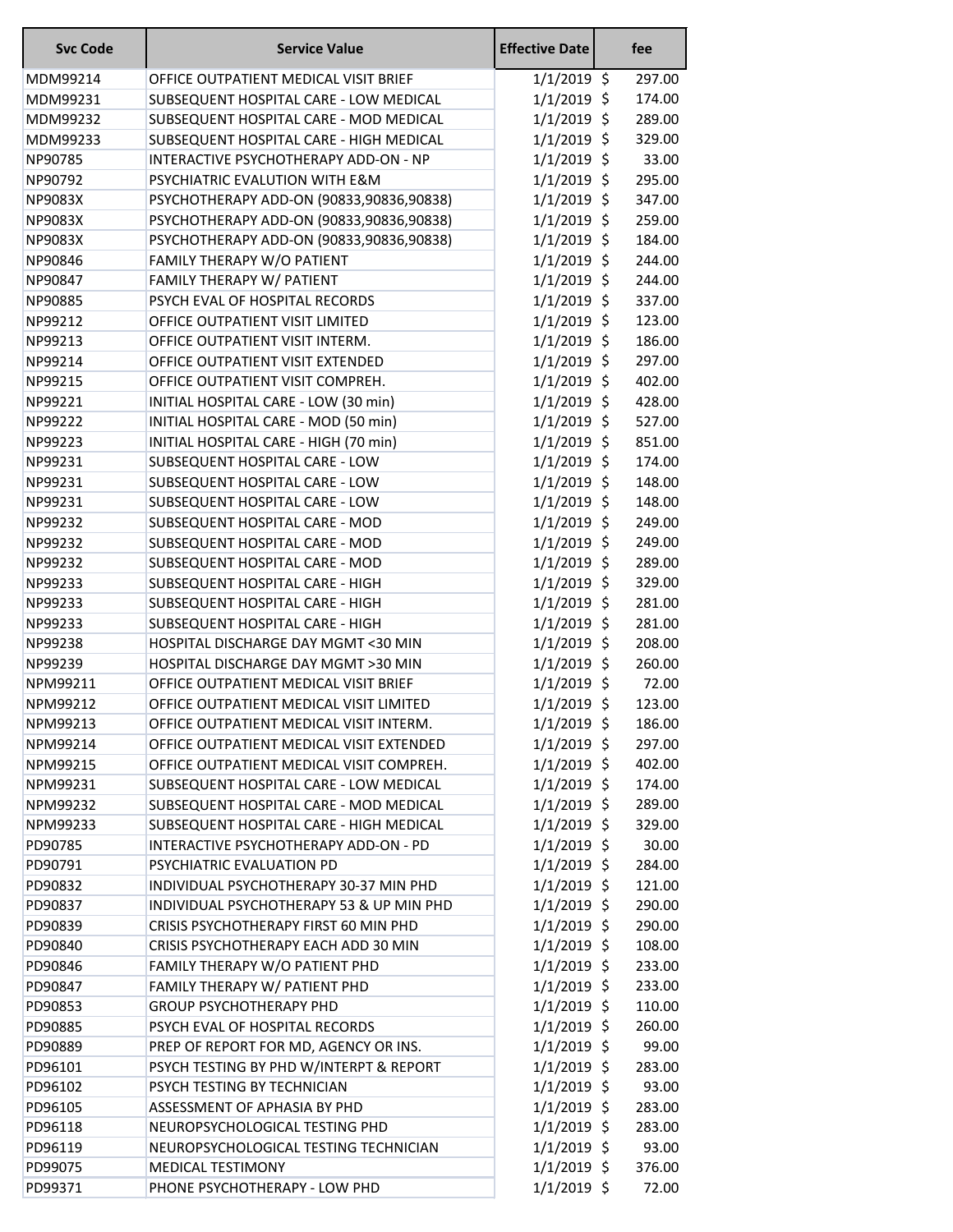| <b>Svc Code</b>  | <b>Service Value</b>                          | <b>Effective Date</b> | fee    |
|------------------|-----------------------------------------------|-----------------------|--------|
| PD99372          | PHONE PSYCHOTHERAPY - MOD PHD                 | $1/1/2019$ \$         | 112.00 |
| PD99373          | PHONE PSYCHOTHERAPY - HIGH PHD                | $1/1/2019$ \$         | 144.00 |
| <b>PDDSSCHG</b>  | PD DSS CHARGE                                 | $1/1/2019$ \$         | 540.00 |
| PHP90791         | PSYCHOTHERAPY EVALUATION PHP                  | $1/1/2019$ \$         | 337.00 |
| PHP90832         | PARTIAL -INDIV PSYCHOTHERAPY 30 MIN           | $1/1/2019$ \$         | 104.00 |
| PHP90834         | PARTIAL INDIV PSYCHOTHERAPY 45 MIN            | $1/1/2019$ \$         | 220.00 |
| PHP90837         | PARTIAL - INDIV PSYCHOTHERAPY 60 MIN          | $1/1/2019$ \$         | 337.00 |
| PHP90846         | <b>FAMILY THERAPY WITHOUT PATIENT-PARTIAL</b> | $1/1/2019$ \$         | 220.00 |
| PHP90847         | <b>FAMILY THERAPY - PARTIAL</b>               | $1/1/2019$ \$         | 220.00 |
| PHPG0176         | PARTIAL HOSPITAL - ACTIVITY THERAPY 45-6      | $1/1/2019$ \$         | 232.00 |
| <b>PHPG0177</b>  | PARTIAL HOSPITAL - EDUCATION GROUP 45-60      | $1/1/2019$ \$         | 232.00 |
| <b>PHPG0410</b>  | PARTIAL HOSPITAL - GROUP THERAPY 45-60 M      | $1/1/2019$ \$         | 232.00 |
| PHPIG0177        | PHP INDIVIDUAL EDUCATIONAL TRAINING           | $1/1/2019$ \$         | 232.00 |
| Q3014            | TELE HEALTH ORIGINATING FACILITY FEE          | $1/1/2019$ \$         | 66.00  |
| <b>REL90853</b>  | <b>RELAPSE PREVENTION GROUP - 75 MIN</b>      | $1/1/2019$ \$         | 208.00 |
| <b>RETCHK</b>    | <b>BOUNCED CHECK FEE</b>                      | $1/1/2015$ \$         | 40.00  |
| RUB96150         | ROLL UP SERVICE BT96150                       | $1/1/2019$ \$         | 37.00  |
| RUB96151         | ROLL UP SERVICE BT96150                       | $1/1/2019$ \$         | 35.00  |
| RUB96152         | ROLL UP SERVICE BT96152                       | $1/1/2019$ \$         | 31.00  |
| RUB96153         | ROLL UP SERVICE BT96153                       | $1/1/2019$ \$         | 6.00   |
| <b>RUM9083X</b>  | ROLL UP FOR PSYCHOTHERAPY ADD ON MD           | $1/1/2019$ \$         | 204.00 |
| <b>RUM9083X</b>  | ROLL UP FOR PSYCHOTHERAPY ADD ON MD           | $1/1/2019$ \$         | 260.00 |
| <b>RUM9083X</b>  | ROLL UP FOR PSYCHOTHERAPY ADD ON MD           | $1/1/2019$ \$         | 378.00 |
| <b>RUP9083X</b>  | ROLL UP FOR PSYCHOTHERAPY ADD ON NP           | $1/1/2019$ \$         | 259.00 |
| <b>RUP9083X</b>  | ROLL UP FOR PSYCHOTHERAPY ADD ON NP           | $1/1/2019$ \$         | 347.00 |
| <b>RUP9083X</b>  | ROLL UP FOR PSYCHOTHERAPY ADD ON NP           | $1/1/2019$ \$         | 184.00 |
| <b>SCHOOL</b>    | MEADOWS SCHOOL                                | $9/3/2015$ \$         | 240.00 |
| <b>SNH0006</b>   | SN Alcohol & or Drug Services Case Mgmt       | $1/1/2019$ \$         | 74.00  |
| <b>SNIDRPC</b>   | <b>SN-IDRP COURSE WKLY</b>                    | $1/1/2019$ \$         | 57.00  |
| SNIDRPEV         | <b>SN-IDRP EVALUATION</b>                     | $1/1/2019$ \$         | 185.00 |
| SNIDRPRU         | <b>SN-IDRP ROLLUP COURSES</b>                 | $1/1/2019$ \$         | 227.00 |
| <b>SNIDRPWKD</b> | SN-IDRP COURSE WKEND w/MEALS & HOUSING        | $1/1/2019$ \$         | 618.00 |
| SNIDRPWKND       | SN-IDRP COURSE WKND WO/MEALS & HOUSING        | $1/1/2019$ \$         | 515.00 |
| <b>SNIOP</b>     | <b>INTENSIVE OUTPT HOSP SA</b>                | $1/1/2019$ \$         |        |
| SNMIOP           | STARTING NOW MCD IOP ROLL UP                  | $1/1/2019$ \$         |        |
| SPOKEHH1         | SPOKE COMPREHENSIVE CARE MANAGEMENT           | $1/1/2019$ \$         |        |
| SPOKEHH1         | SPOKE COMPREHENSIVE CARE MANAGEMENT           | $1/1/2019$ \$         |        |
| SPOKEHH2         | SPOKE CARE COORDINATION                       | $1/1/2019$ \$         |        |
| SPOKEHH2         | SPOKE CARE COORDINATION                       | $1/1/2019$ \$         |        |
| SPOKEHH2G        | SPOKE CARE COORDINATION GROUP                 | $1/1/2019$ \$         |        |
| SPOKEHH2G        | SPOKE CARE COORDINATION GROUP                 | $1/1/2019$ \$         |        |
| SPOKEHH3         | SPOKE HEALTH PROMOTION                        | $1/1/2019$ \$         |        |
| SPOKEHH3         | SPOKE HEALTH PROMOTION                        | $1/1/2019$ \$         |        |
| SPOKEHH3G        | SPOKE HEALTH PROMOTION GROUP                  | $1/1/2019$ \$         |        |
| SPOKEHH3G        | SPOKE HEALTH PROMOTION GROUP                  | $1/1/2019$ \$         |        |
| SPOKEHH4         | SPOKE COMPREHENSIVE TRANSITIONAL CARE         | $1/1/2019$ \$         |        |
| SPOKEHH4         | SPOKE COMPREHENSIVE TRANSITIONAL CARE         | $1/1/2019$ \$         |        |
| SPOKEHH4G        | SPOKE COMP TRANSITIONAL CARE GROUP            | $1/1/2019$ \$         |        |
| SPOKEHH4G        | SPOKE COMP TRANSITIONAL CARE GROUP            | $1/1/2019$ \$         |        |
| SPOKEHH5         | SPOKE INDIVIDUAL AND FAMILY SUPPORT           | $1/1/2019$ \$         |        |
| SPOKEHH5         | SPOKE INDIVIDUAL AND FAMILY SUPPORT           | $1/1/2019$ \$         |        |
| SPOKEHH5G        | <b>SPOKE GROUP SUPPORT</b>                    | $1/1/2019$ \$         |        |
| SPOKEHH5G        | <b>SPOKE GROUP SUPPORT</b>                    | $1/1/2019$ \$         |        |
| SW90785          | INTERACTIVE PSYCHOTHERAPY ADD-ON - SW         | $1/1/2019$ \$         | 26.00  |
| SW90791          | PSYCHIATRIC EVALUATION SW                     | $1/1/2019$ \$         | 198.00 |
| SW90832          | INDIVIDUAL PSYCHOTHERAPY 30-37 MIN SW         | $1/1/2019$ \$         | 104.00 |